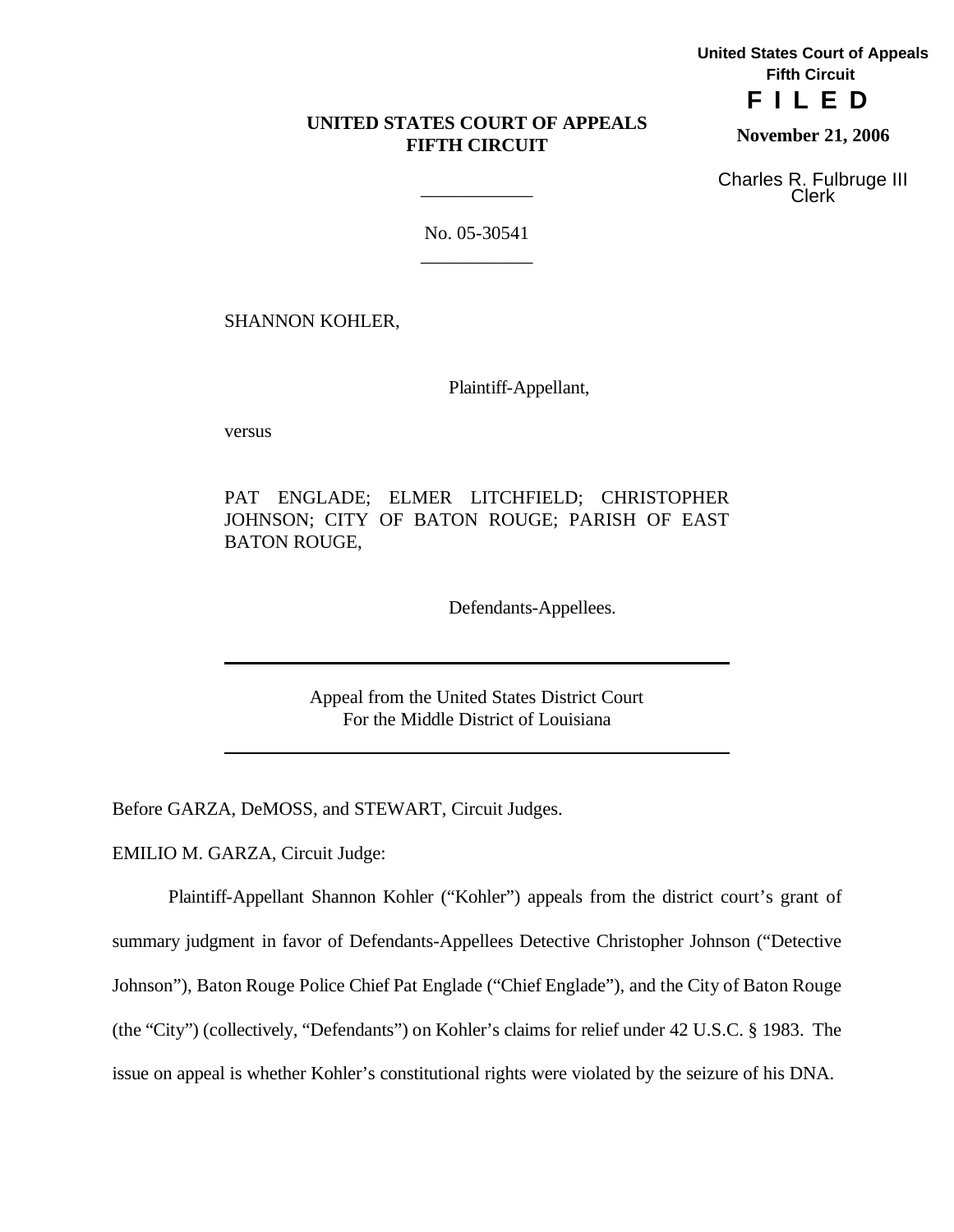This case arises out of a massive law enforcement search for a serial killer who terrorized south Louisiana beginning in 2001. Over the span of a year, three women were brutally raped and murdered inBaton Rouge, Louisiana. From DNA evidence left at the crime scenes, analysts with the Louisiana State Police Crime Lab were able to link all three murders to the same, then-unknown male perpetrator. $<sup>1</sup>$ </sup>

As part of the investigation into the serial killer's identity, agents with the Behavioral Analysis Unit (BAU) of the Federal Bureau of Investigation (FBI) created a Criminal Investigative Analysis, or "profile," which identified certain behaviors and personality traits of the perpetrator. In addition to providing a behavioral and psychological analysis of the perpetrator, the profile suggested that the perpetrator would likely be between 25 and 35 years of age, employed in a job that required physical strength, and financially insecure. Based on a bloody footprint left at one of the crime scenes, the profile also indicated that the perpetrator wore a size 10 to 11 shoe.

To coordinate the work being done by the FBI with the efforts of state and local authorities, the City formed the Multi-Agency Homicide Task Force (the "Task Force"). The Task Force, hoping to generate leads on the serial killer's identity, released the FBI profile to the public and established a "tip line," which received over 5,000 tips concerning possible suspects. After analyzing the tips, Task Force investigators contacted more than 600 men, including Kohler, in an effort to collect oral saliva swabs for DNA comparison.

The Task Force received anonymous tips from two different individuals indicating that Kohler was "a possible person who needed to be checked." Detective Johnson and other Task Force

 $1$  Derrick Todd Lee was eventually identified as the serial killer.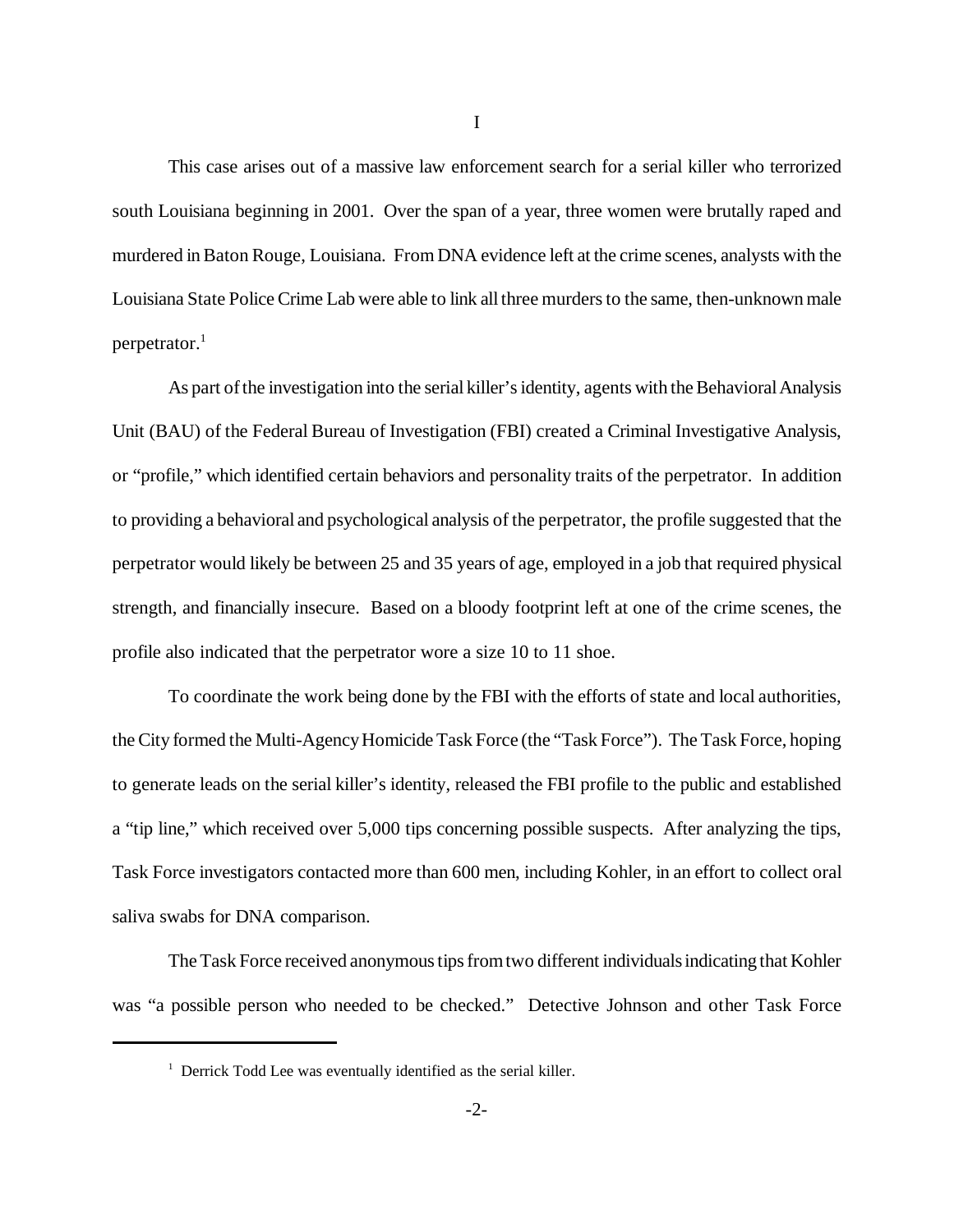investigators conducted a background check and learned that Kohler had been convicted of burglary in 1982. They also learned that Kohler was currently unemployed, was last employed as a welder for a fabrication company headquartered on Old Perkins Road with a secondary shop on Choctaw Drive)) the Baton Rouge road where investigators had discovered a cell phone taken from one of the victims. Further, they learned that Kohler had worked for another company located off Choctaw Drive 10 or 11 years earlier. When contacted by Task Force officer D. Hamilton ("Officer Hamilton") and asked to give voluntarily a saliva swab for his DNA, Kohler initially agreed but changed his mind whenOfficer Hamilton arrived at his home. According to Kohler, Officer Hamilton informed him that the Task Force had received two anonymous tips naming him as a person who should be checked but provided no reason as to why he was a suspect. Aware of media reports that the perpetrator had left a size 10 or 11 footprint at one of the murder scenes, Kohler told Officer Hamilton that he had size 13 feet and was wearing size 14 work boots. Kohler also volunteered that he had received a full pardon for his burglary conviction in 1996 and that investigators could check his work records for his whereabouts on the dates of the three murders. When Kohler continued to refuse Officer Hamilton's requests for a DNA swab, Officer Hamilton stated that if officers had to get a court order for his DNA it would go in the public records and Kohler "could get [his] name in the papers." Despite perceiving this statement to be a threat, Kohler declined to provide a DNA swab.

Shortly thereafter, Detective Johnson contacted Kohler and stated that he wastaking over for Officer Hamilton. Detective Johnson again requested that Kohler voluntarily provide a DNA sample. When Kohler refused, Detective Johnson prepared an "Affidavit for Seizure Warrant," which he submitted to Judge Richard Anderson of the Louisiana Nineteenth Judicial District Court for his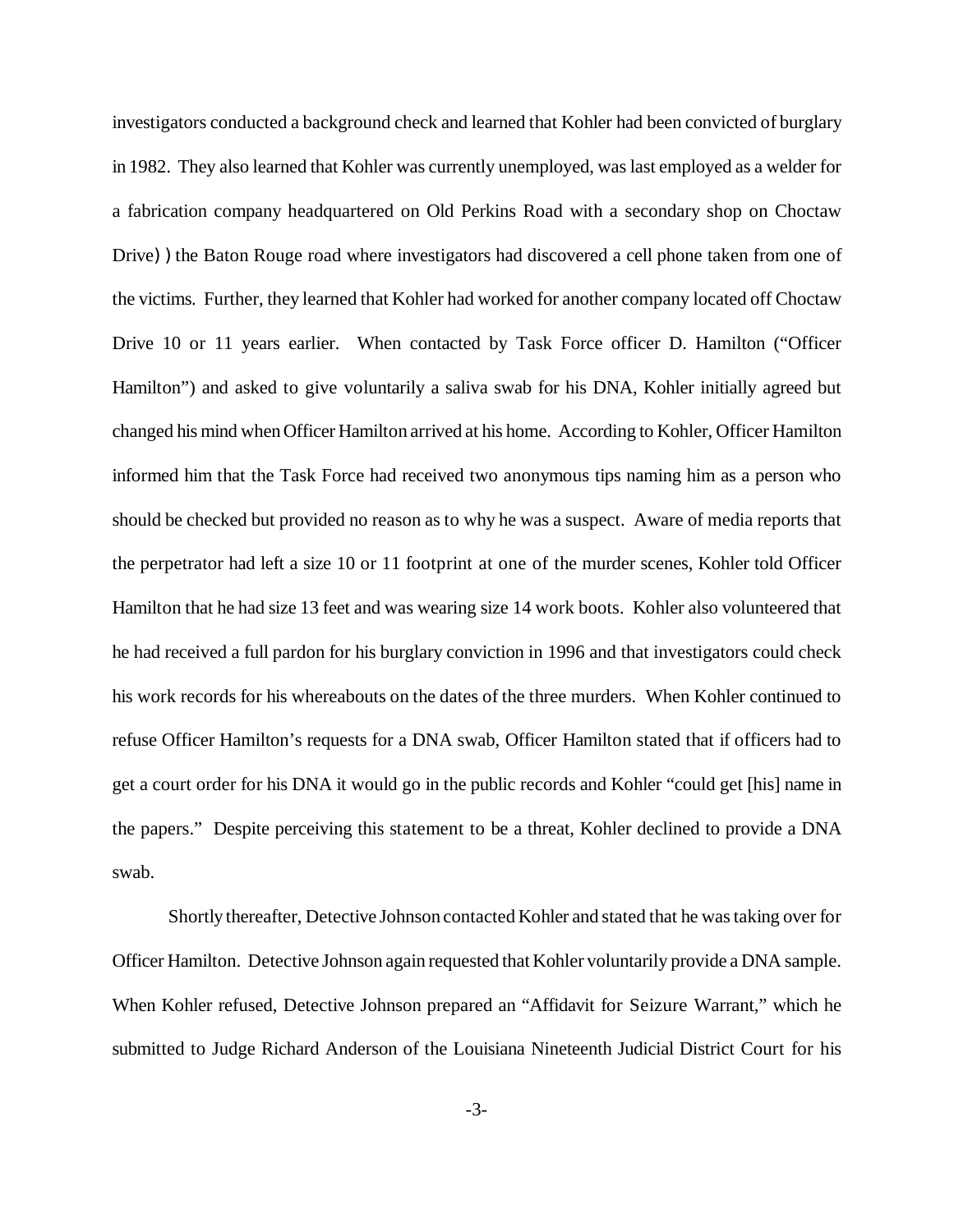signature. Upon being served with the signed warrant by Detective Johnson, Kohler submitted to an oralsaliva swab. Detective Johnson then filed the affidavit, the warrant, and the warrant return in the public records of the Clerk of Court for the Nineteenth Judicial District Court. Within a day, Kohler was identified by the media as a suspect in the serial killer investigation who was refusing to cooperate with police. Not until two months later did Kohler learn from a local newspaper that he had been cleared as a suspect because his DNA was not a match to that of the serial killer.

Kohler brought suit against Detective Johnson, Chief Englade, the City, the Parish of East Baton Rouge, and East Baton Rouge Parish Sheriff Elmer Litchfield,<sup>2</sup> asserting that the taking of his DNA violated his rights under the Fourth and Fourteenth Amendments to the United States Constitution and Article I, Section 5 of the Louisiana Constitution. In his Complaint, Kohler alleged that the affidavit submitted by Detective Johnson to procure the seizure warrant did not provide probable cause to believe that Kohler was the serial killer and concealed from Judge Anderson exculpatory facts, namely, that Kohler was pardoned for his burglary conviction, that he had not worked in the area where the victim's cell phone was found for over a decade, and that he could not have made the bloody footprint left at the crime scene. Accordingly, Kohler sought damages and the expungement of his DNA profile from any place where it had been stored.

Detective Johnson, Chief Englade, and the City moved for summary judgment on the grounds that: (1) Detective Johnson did not violate Kohler's constitutional rights because he acted pursuant to a seizure warrant and the information he omitted from the warrant affidavit was not material to a

 $2$  The East Baton Rouge Parish filed a motion to dismiss the claims against it pursuant to Federal Rule of Civil Procedure 12(b)(6), which Kohler did not oppose, and Kohler subsequently informed the district court that he did not wish to proceed against Sheriff Litchfield.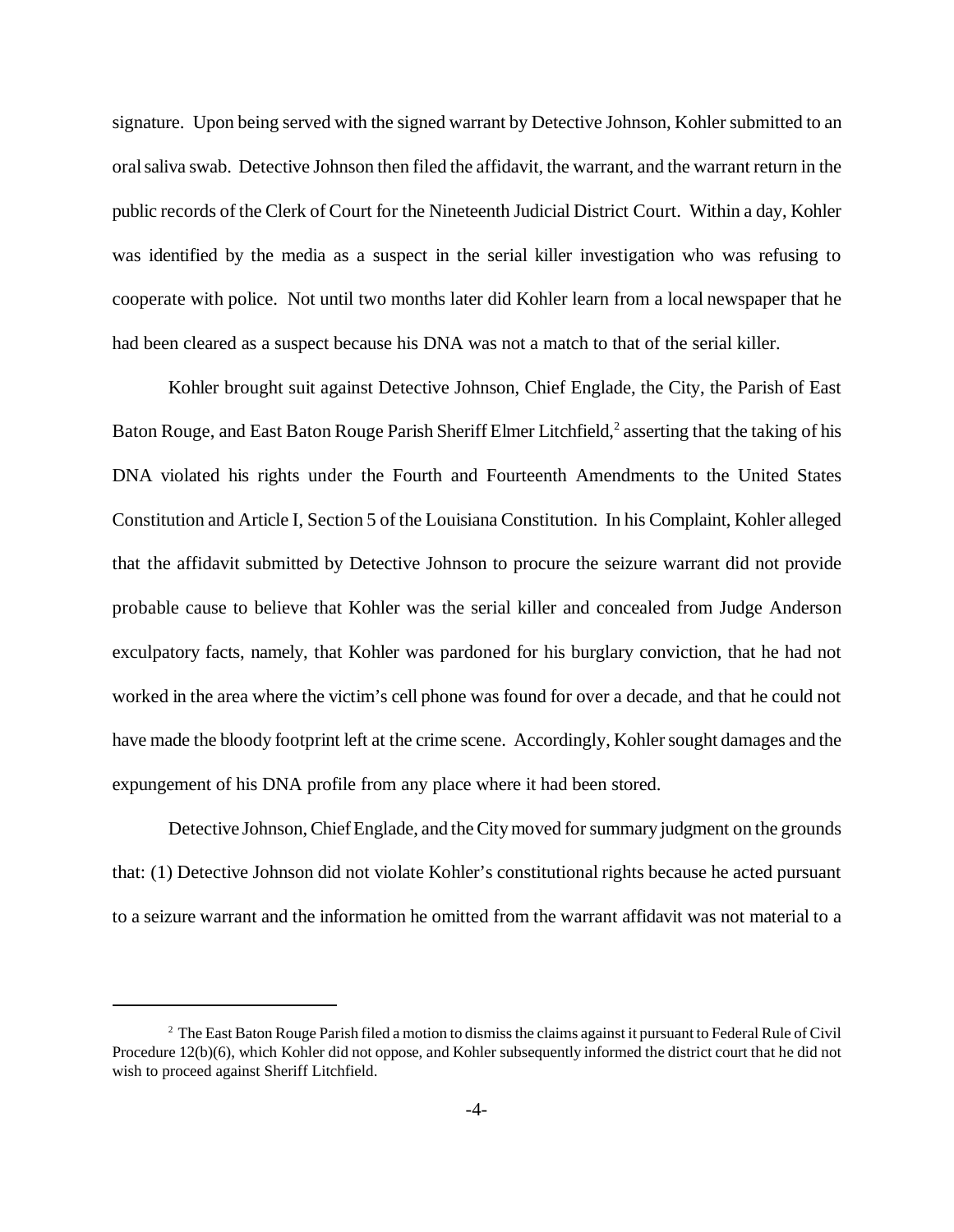finding of probable cause;<sup>3</sup> (2) Chief Englade could not be held liable under § 1983 because he was not personally involved in obtaining the seizure warrant and there was no causal connection between his acts and any constitutional violation; and (3) the City could not be held liable under § 1983 because there was no evidence linking the alleged constitutional violation to any policy, practice, or custom of the City. Kohler responded that the warrant affidavit did not set forth probable cause to believe he was the serial killer and was so deficient that no reasonable officer would have submitted it to a magistrate; that the warrant affidavit omitted key facts; and that Chief Englade could be held liable for the constitutional violation because he failed to supervise Detective Johnson.

The district court found that the facts within Detective Johnson's knowledge, including the FBI profile, were sufficient to support a finding of probable cause. The court further found that even if the warrant affidavit had included the omitted facts, there was still probable cause sufficient to obtain a warrant for Kohler's DNA. With respect to Kohler's claims against Chief Englade and the City, the court found that there was no evidence that the alleged constitutional violation was caused by any conduct on the part of Chief Englade or any policy or custom of the City. Accordingly, the court granted Defendants' motion for summary judgment and dismissed all of Kohler's claims. Kohler then filed a motion for a new trial or an amendment of the judgment pursuant to Federal Rule of Civil Procedure 59, which the district court denied.

## II

We review the district court's grant of summary judgment *de novo*, applying the same legal standard as the district court. *Rivera v. Houston Indep. Sch. Dist.*, 349 F.3d 244, 246 (5th Cir.

<sup>&</sup>lt;sup>3</sup> Significantly, Detective Johnson did not move for summary judgment on qualified immunity grounds. Accordingly, the defense of qualified immunity is not an issue on appeal.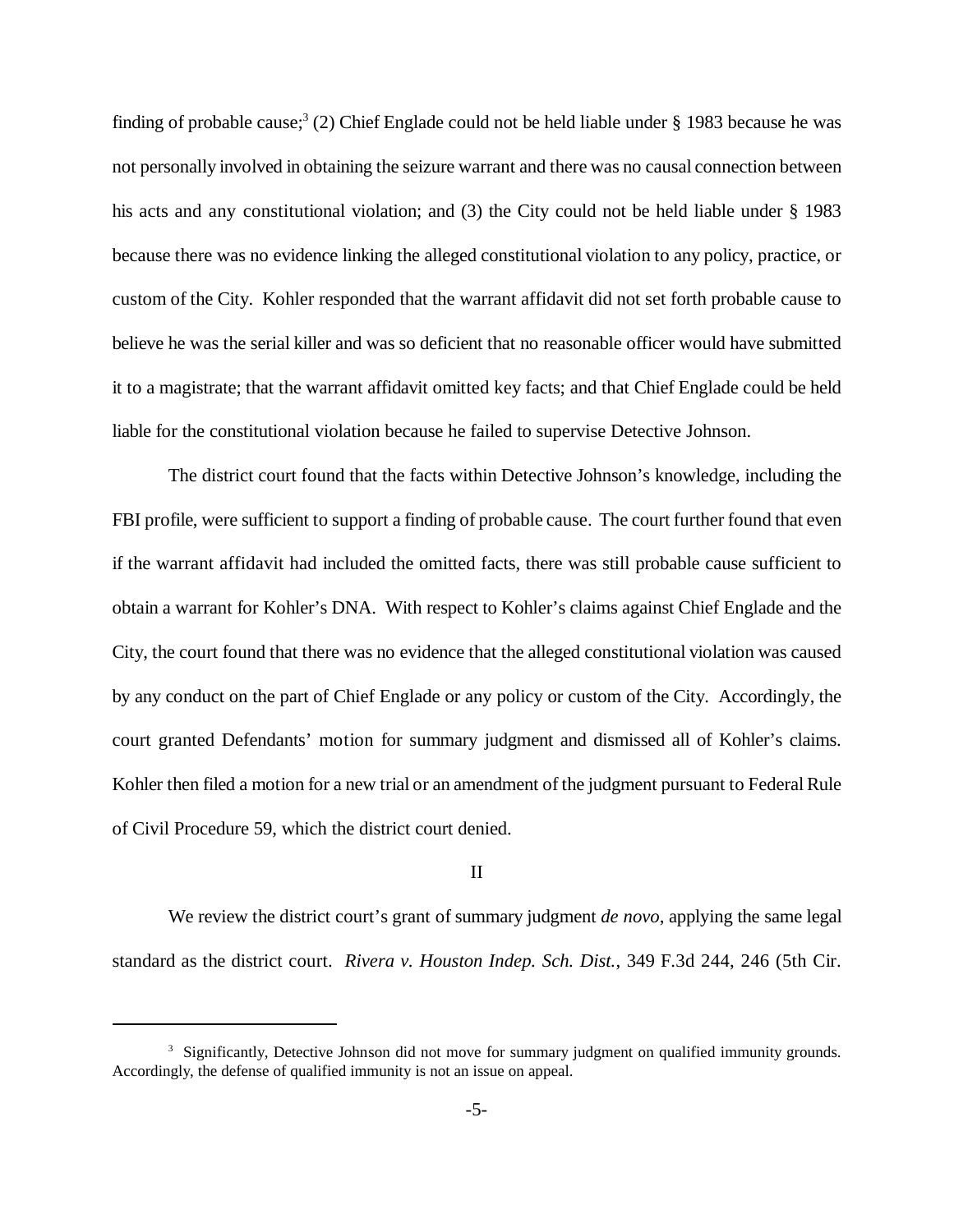2003). Summary judgment is proper when the evidence demonstrates that "there is no genuine issue as to any material fact and that the moving party is entitled to judgment as a matter of law." FED. R. CIV. P. 56(c).

#### A

To prevail on a § 1983 claim, a plaintiff must establish the deprivation of rights secured by the Constitution or laws of the United States by a person acting under the color of state law. *See Priester v. Lowndes County*, 354 F.3d 414, 420 (5th Cir. 2004).

1

Kohler first asserts that Detective Johnson violated his rights under the Fourth and Fourteenth Amendments by submitting to Judge Anderson an affidavit for a seizure warrant lacking in probable cause.<sup>4</sup> A police officer seeking the issuance of a search warrant must present an affidavit containing facts sufficient to "provide the magistrate with a substantial basis for determining the existence of probable cause." *Illinois v. Gates*, 462 U.S. 213, 239, 103 S. Ct. 2317, 76 L. Ed. 2d 527 (1983). Probable cause exists when there are reasonably trustworthy facts which, given the totality of the circumstances, are sufficient to lead a prudent person to believe that the itemssought constitute fruits, instrumentalities, or evidence of a crime. *Id.* at 238-39. The officer's supporting affidavit must make it apparent, therefore, that there issome nexus between the itemsto be seized and the criminal activity

<sup>4</sup> It is undisputed that the collection of a saliva sample for DNA analysis is a search implicating the Fourth Amendment. *See Groceman v U.S. Dep't of Justice*, 354 F.3d 411, 413 (5th Cir. 2004) ("The extraction of blood from a prisoner to collect a DNA sample implicates Fourth Amendment rights.") (citing *Skinner v. Ry. Labor Executives' Ass'n*, 489 U.S. 602, 616-17, 109 S. Ct. 1402, 103 L. Ed. 2d 639 (1989) (holding that blood tests, breathalyzer tests, and the taking of urine samples constitute searches under the Fourth Amendment)); *see also Padgett v. Donald*, 401 F.3d 1273, 1277 (11th Cir. 2005) ("TheCommissioner does not dispute that the statutorilyrequired extraction ofsaliva for DNA profiling constitutes a 'search' within the meaning ofthe [Fourth] Amendment."); *Schlicher v. (NFN)Peters, I & I*, 103 F.3d 940, 942-43 (10th Cir. 1996) ("It is agreed that the collection, analysis and storage of blood and saliva . . . is a search and seizure within the meaning of the Fourth Amendment.").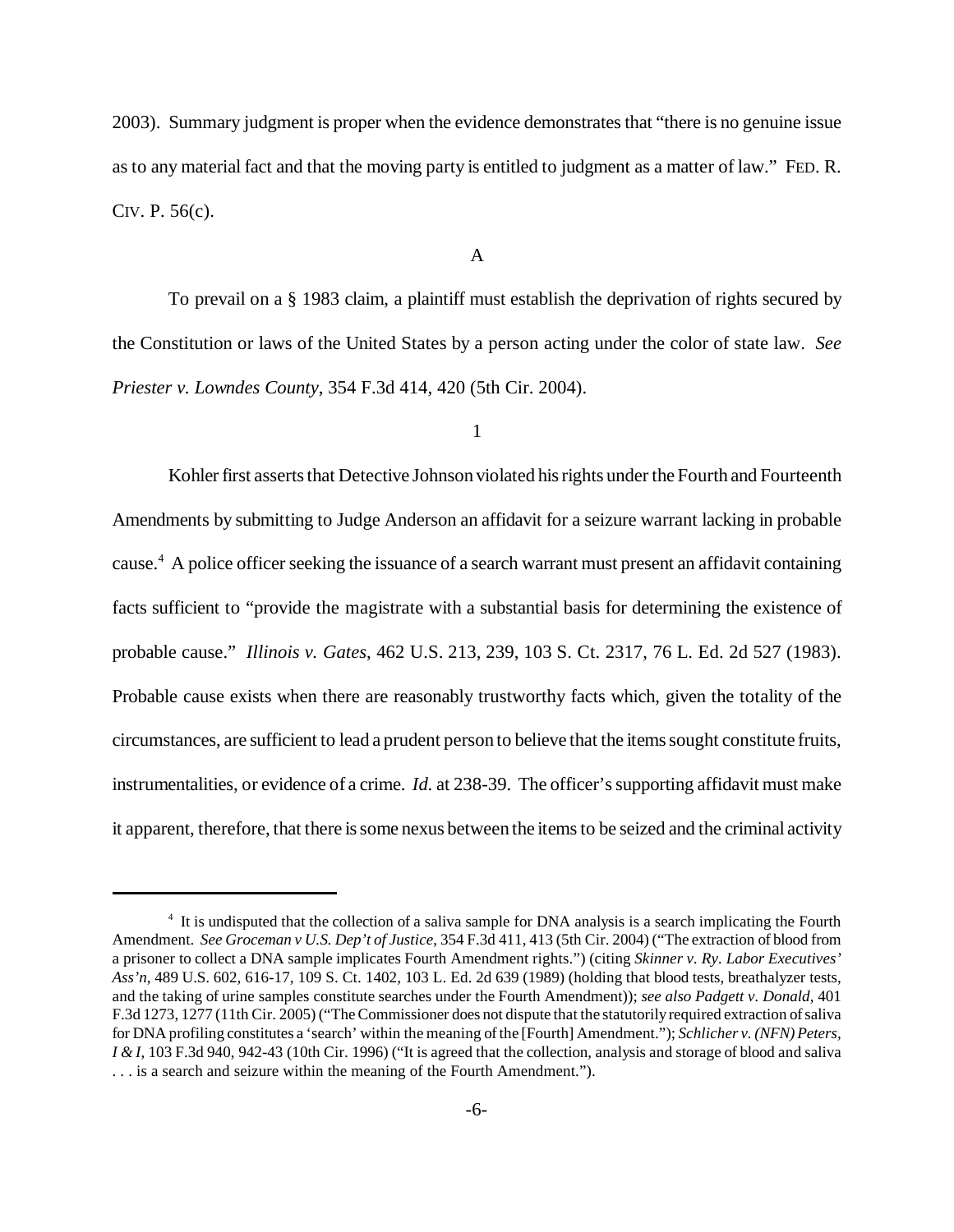being investigated. *See Warden v. Hayden*, 387 U.S. 294, 302, 307, 87 S. Ct. 1642, 18 L. Ed. 2d 782 (1967). Although we accord great deference to a magistrate's determination of probable cause, we will not "defer to a warrant based on an affidavit that does not 'provide the magistrate with a substantial basis for determining the existence of probable cause.'" *United States v. Leon*, 468 U.S. 897, 914-15, 104 S. Ct. 3405, 82 L. Ed. 2d 677 (1984) (quoting *Gates*, 462 U.S. at 239). Whether the facts set forth in Detective Johnson's warrant affidavit provided probable cause for the seizure warrant is a question of law that we review *de novo*. *See United States v. Runyan*, 290 F.3d 223, 236-37 (5th Cir. 2002); *Blackwell v. Barton*, 34 F.3d 298, 305 (5th Cir. 1995).

Judge Anderson issued the seizure warrant based solely on Detective Johnson's affidavit, which reads in its entirety as follows:

Affiant says that he has probable cause to believe the above-listed thing to be seized [Kohler's DNA] is relevant evidence based upon the following facts:

On 09/23/01, Ms. Gina Green was murdered in her home at 2151 Stanford Ave. On 05/31/02, Ms. Charlotte Pace was murdered in her home at 1211 Sharlo Ave. On 07/12/02, Mrs. Pamela Kinamore was abducted from her home at 8338 Briarwood Place. Her body was later found in a wooded area near the Whiskey Bay exit from Interstate 10. All three deaths were determined to be homicides with some sexual assault involved as well. Items taken from Gina Green's residence by the perpetrator were found behind the Ready-Portion Meat Company in the 1500 block of Choctaw Dr. The investigations into the three murders yielded evidence left at the crime scenes from which LSP Crime Lab technicians were able to obtain the suspect's DNA profiles. The LSP Crime Lab technicians further determined that the DNA profiles from the three different crime scenes belonged to the same unknown male suspect.

Following this finding, a multi-agency task force was formed and a "tip-line" was set up to handle the multitude of callers with information. To this date, more than 5,000 "tips" have been received by the task force investigators suggesting investigators "check out" various white males for various reasons. Many of these tips are anonymous out of the callers' concerns about reprisals. More than 600 white males have been contacted for the purpose of obtaining oral saliva swabs for DNA comparison. Out of that number, less than 15 have refused the voluntary submittal,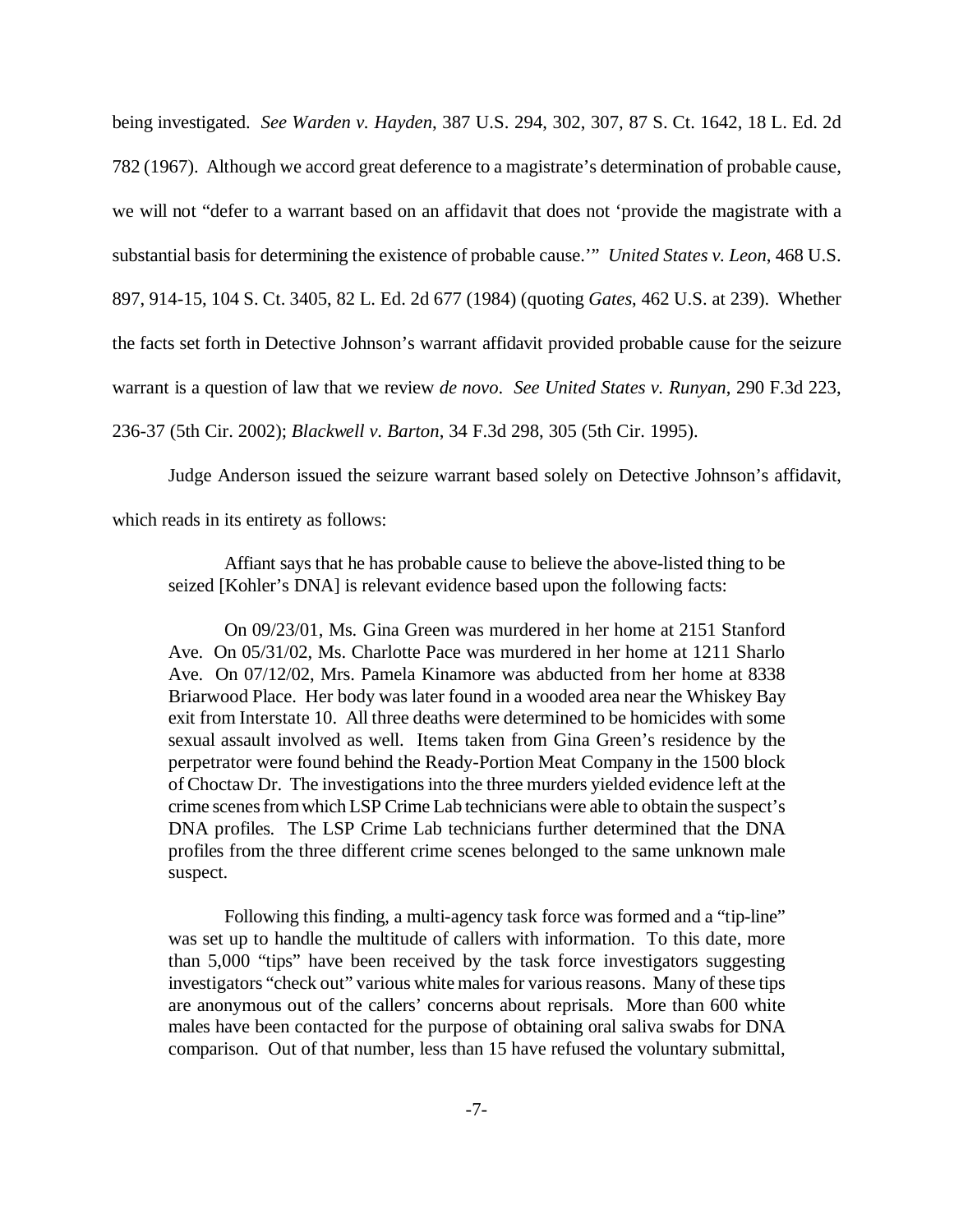the overwhelming majority being more than eager to be formally eliminated from suspicion.

Two "tips" were received from different persons regarding the subject Kohler as a possible person who needed to be checked. Background investigation of Kohler revealed that he is a convicted felon) from a burglary charge in 1982. He was last employed as a welder for a fabrication company headquartered on Old Perkins Rd. and with another shop on Choctaw Dr., and he was occasionally sent out of town on contracted work. Kohler was contacted on two occasions in October by an investigator with the task force. He told this investigator that he was currently unemployed. When asked to consent to a voluntary saliva swab, Kohler requested time to think it over. Two weeks later, when contacted again by the investigator, he flatly refused to voluntarily provide a saliva swab. The investigator contacted Kohler a few weeks later by phone and asked again if Kohler would provide a swab. He refused.

Kohler argues that the affidavit did not provide probable cause to believe that his DNA was relevant evidence of the serial killings but rather was an affidavit of only "possible cause."

In determining whether Detective Johnson's affidavit provided probable cause for a warrant to seize Kohler's DNA, we begin with the fact that officers first learned of Kohler through two anonymoustips. An anonymous tip, standing alone, is rarely sufficient to provide probable cause for a warrant. *See Gates*, 462 U.S. at 227. The anonymous tips in this case are no exception. There is no indication in the warrant affidavit as to the identity of the tipsters, their credibility, or, most importantly, their reasons for believing that Kohler "was a possible person who needed to be checked" in the serial killer investigation. *Id.*; *see also Florida v. J.L.*, 529 U.S. 266, 270-72, 120 S. Ct. 1375, 146 L. Ed. 2d 254 (2000) (finding an anonymous tip insufficient to support an investigatory stop where the caller neither gave the basis for his belief that the man he identified would be carrying a gun, nor provided any predictive information through which officers could test the caller's knowledge or credibility).

Nor does the affidavit reveal that the tips were corroborated in some way that supplied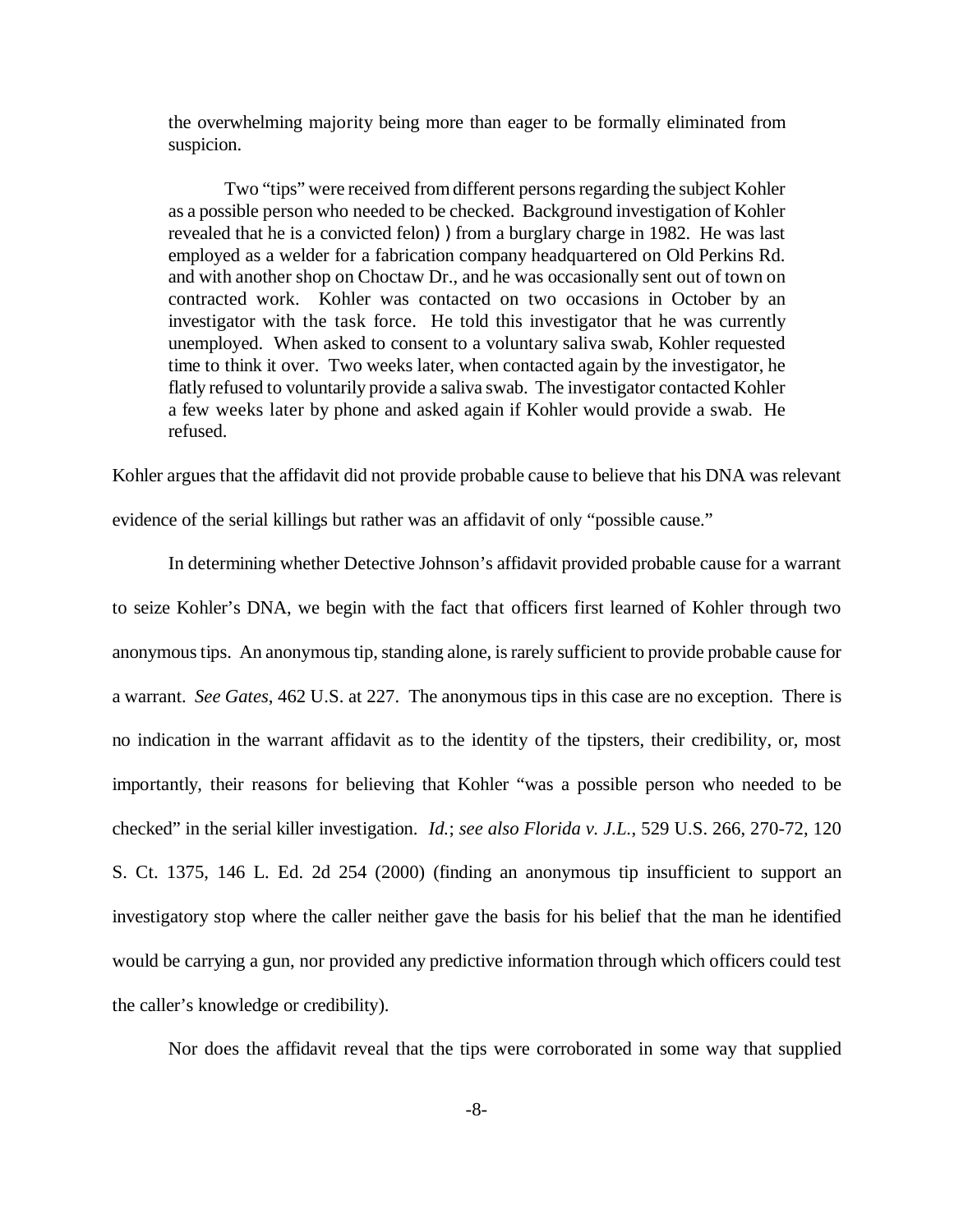probable cause for Kohler's DNA. *Compare J.L.*, 529 U.S. at 272 (explaining that the fact that officers located a young black male wearing a plaid shirt at a particular bus stop was insufficient to corroborate an anonymous tip that "a young black male standing at a particular bus stop and wearing a plaid shirt *was carrying a gun*" because it did not show that the tip was reliable in its assertion of criminal activity) (emphasis added), *with Gates*, 462 U.S. at 242-46 (finding that probable cause existed where the anonymous tip contained specific, predictive information, which officers were able to corroborate through investigation and which provided a fair probability that the tipster's informationwasreliable). Although the affidavit contains additional information that officers learned about Kohler through investigation)) that Kohler had a twenty-year old burglary conviction, was currently unemployed, had previously worked for a company that had a secondary shop on the road where an item belonging to one of the victims was found, and was one of only fifteen people who refused voluntarily to provide their DNA to investigators))these facts did not establish a fair probability that Kohler was the serial killer. Neither the twenty-year old burglary conviction nor Kohler's employment status would lead a prudent person to believe that Kohler was responsible for three rape-murders. "While the use of prior arrests and convictions can be helpful in establishing probable cause, especially where the previous arrest or conviction involves a crime of the same general nature as the one the warrant is seeking to uncover," *Greenstreet v. County of San Bernardino*, 41 F.3d 1306, 1309 (9th Cir. 1994), burglary is not a crime of the same general nature as rape or murder, and Detective Johnson's affidavit provides no explanation as to how Kohler's twenty-year old burglary conviction gives rise to a fair probability that he was the serial killer. Likewise, the affidavit contains no information explaining the relevance of Kohler's employment status to the rape-murders. Finally, the fact that Kohler had worked for a company with a shop on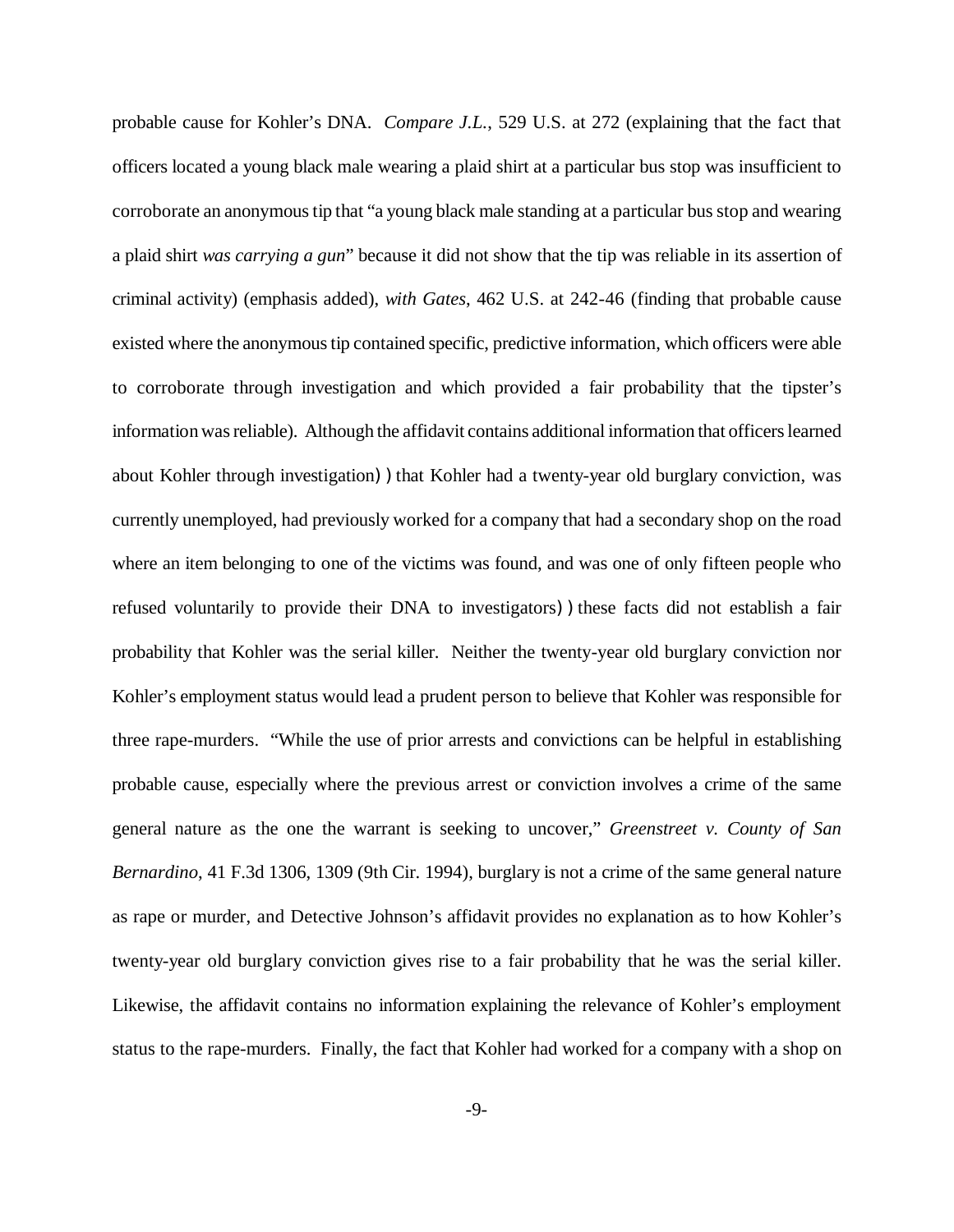the road where officers discovered a cell phone belonging to one of the victims does not link Kohler to the serial killings, given that the affidavit provides no indication that Kohler ever worked at the Choctaw Drive shop or that the shop was located anywhere near the 1500 block of Choctaw Drive, where the victim's cell phone was found. Even when considered in their totality, the circumstances set forth in the affidavit failed to provide a nexus between Kohler's DNA and the serial killings.

Detective Johnson does not dispute that the warrant affidavit, by itself, was insufficient to establish probable cause.<sup>5</sup> Instead, he argues that the information set forth in the affidavit, when considered in conjunction with the characteristics identified in the FBI profile, provided probable cause for the seizure warrant. Because the FBI profile was not provided to Judge Anderson, however, this argument is without merit. What Detective Johnson knew but failed to tell Judge Anderson is irrelevant to the question of whether Detective Johnson's affidavit provided Judge Anderson with a substantial basis for determining the existence of probable cause. *See Whiteley v. Warden*, 401 U.S. 560, 564-65, n.8, 91 S. Ct. 1031, 28 L. Ed. 2d 306 (1971) ("[A]n otherwise insufficient affidavit cannot be rehabilitated by testimony concerning information possessed by the affiant when he sought the warrant but not disclosed to the issuing magistrate.").<sup>6</sup>

Even if the FBI profile could be considered, the fact that Kohler may have possessed two of the numerous traits set forth in the FBI profile) employment in a job that required physical strength

<sup>&</sup>lt;sup>5</sup> Indeed, his counsel conceded as much during oral argument.

<sup>6</sup> *See also Mills v. City of Barbourville*, 389 F.3d 568, 576 (6th Cir. 2004) ("Although the officers claim that they took Cox in a car and he identified 801 North Allison Avenue as the residence from where he purchased the drugs, there is no indication that this knowledge was passed on to the magistrate. The officers' independent knowledge, without some explanation in the affidavit, is insufficient to allow the magistrate to find probable cause that drugs would be found at 801 North Allison Avenue."); *Owens ex rel. Owens v. Lott*, 372 F.3d 267, 277 (4th Cir. 2004) ("Our review of whether the search warrant was supported by probable cause))in other words, a review of the facts upon which the issuing magistrate relied) may not go beyond the information actually presented to the magistrate during the warrant application process.").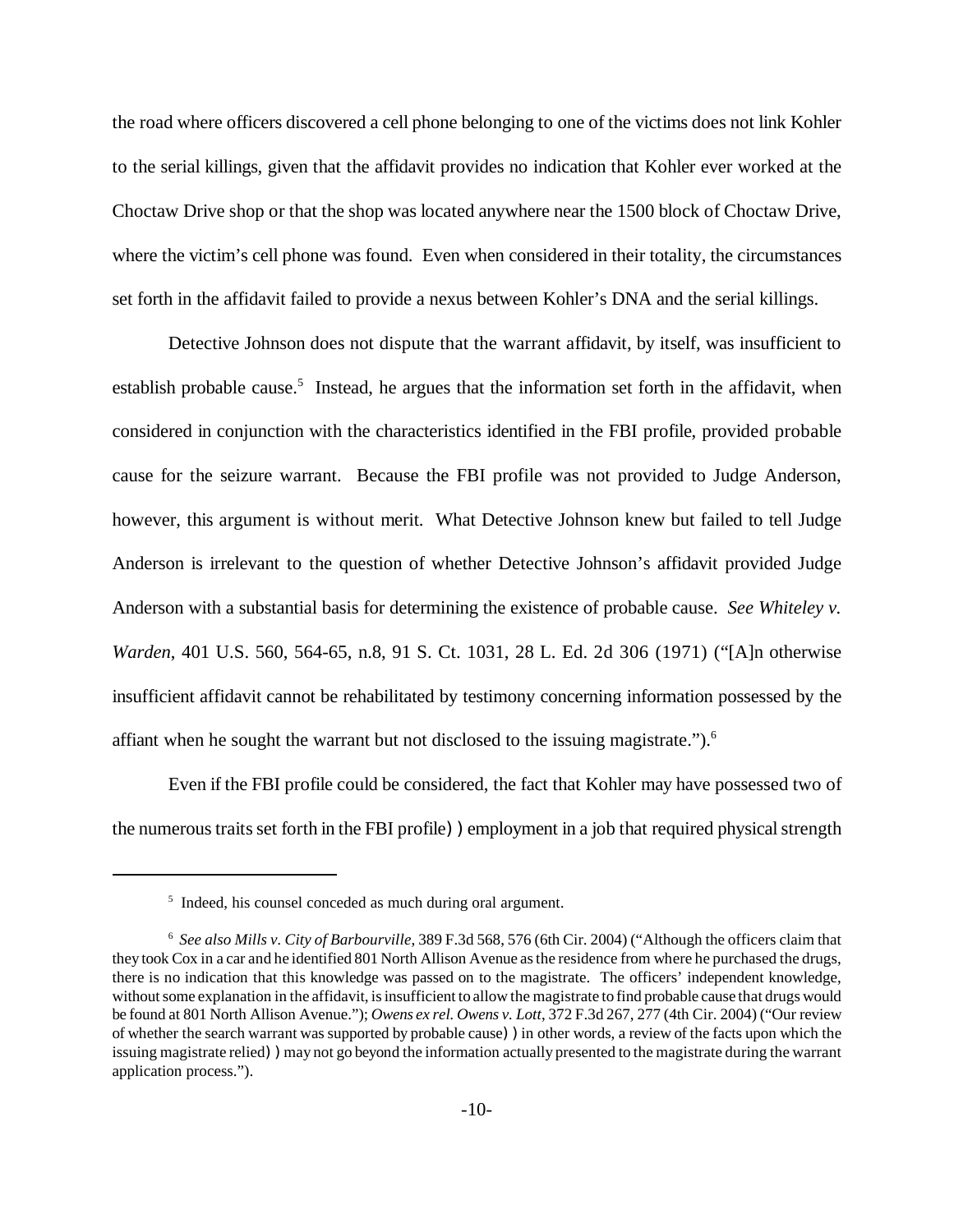and financial insecurity due to unemployment) adds little, if anything, to the probable cause analysis in this case. These two traits are so generalized in nature that hundreds, if not thousands, of men in the Baton Rouge area could have possessed them, and they are, therefore, insufficient to warrant the belief that Kohler was the serial killer. *Cf. United States v. Jones*, 619 F.2d 494, 497-98 (5th Cir. 1980) (finding no probable cause for the arrest of a defendant who was stopped based solely on the fact that he matched a physical description of a man who was suspected of having robbed a gas station where the description was very general and could have fit many people). Indeed, the FBI profile expressly cautions that "[i]t is important to note that no one or two traits or characteristics should be considered in isolation or given more weight than others" because "[a]ny one of the traits, or several, can be seen in people who have never committed a crime." Moreover, the cases in which profile factors have been used to support a finding of probable cause have involved a greater correlation between the profile and the suspect and far more specific evidence linking the suspect to the crime being investigated.<sup>7</sup> Accordingly, we conclude that the district court erred in finding that

<sup>7</sup> *Cf. Cervantes v. Jones*, 188 F.3d 805, 811-14 (7th Cir. 1999) (probable cause for prosecution existed where the FBI profile "depicted the probable assailant in terms that [we]re strikingly descriptive of" the murder suspect; the victim had previously complained to friends that the suspect had beaten her; and the suspect had a key to the victim's apartment, fought with her a few days before the murder, had intended to visit her the night of the murder, had an uncorroborated alibi for the time of the murder, and failed a polygraph test), *overruled on other grounds*, *Newsome v. McCabe*, 256 F.3d 747 (7th Cir. 2001); *Simmons v. Poe*, 47 F.3d 1370, 1373-75, 1378-79 (4th Cir. 1995) (probable cause existed for rape suspect's DNA where, in addition to matching many of the traits set forth in the behavioral profile, the suspect had cleaned the victim's windows weeks before the crime and, hence, had opportunity to unlock the window through which the perpetrator entered the victim's home; fit the physical description of the attacker given by the victim and had a New Jersey accent that fit the victim's description of the attacker as having a "mild," "Northern" voice; and knew the victim resided alone and wasfamiliar with the layout of her home); *Simkunas v. Tardi*, 930 F.2d 1287, 191-92 (7th Cir. 1991) (probable cause for warrantless arrest existed where the suspect, in addition to fitting the FBI profile of the offender in that he knew the victim and appeared at her grave site on the one-year anniversary of her death, was identified in a line-up as a person who closely resembled the man seen looking for the victim on the day of the murder; owned and wore a jacket similar to the one an eyewitness described the offender as having worn; had no alibi for his whereabouts at the time of the murder; was emotionally distraught the day after the murder; and had access to wires similar to those used in the murder).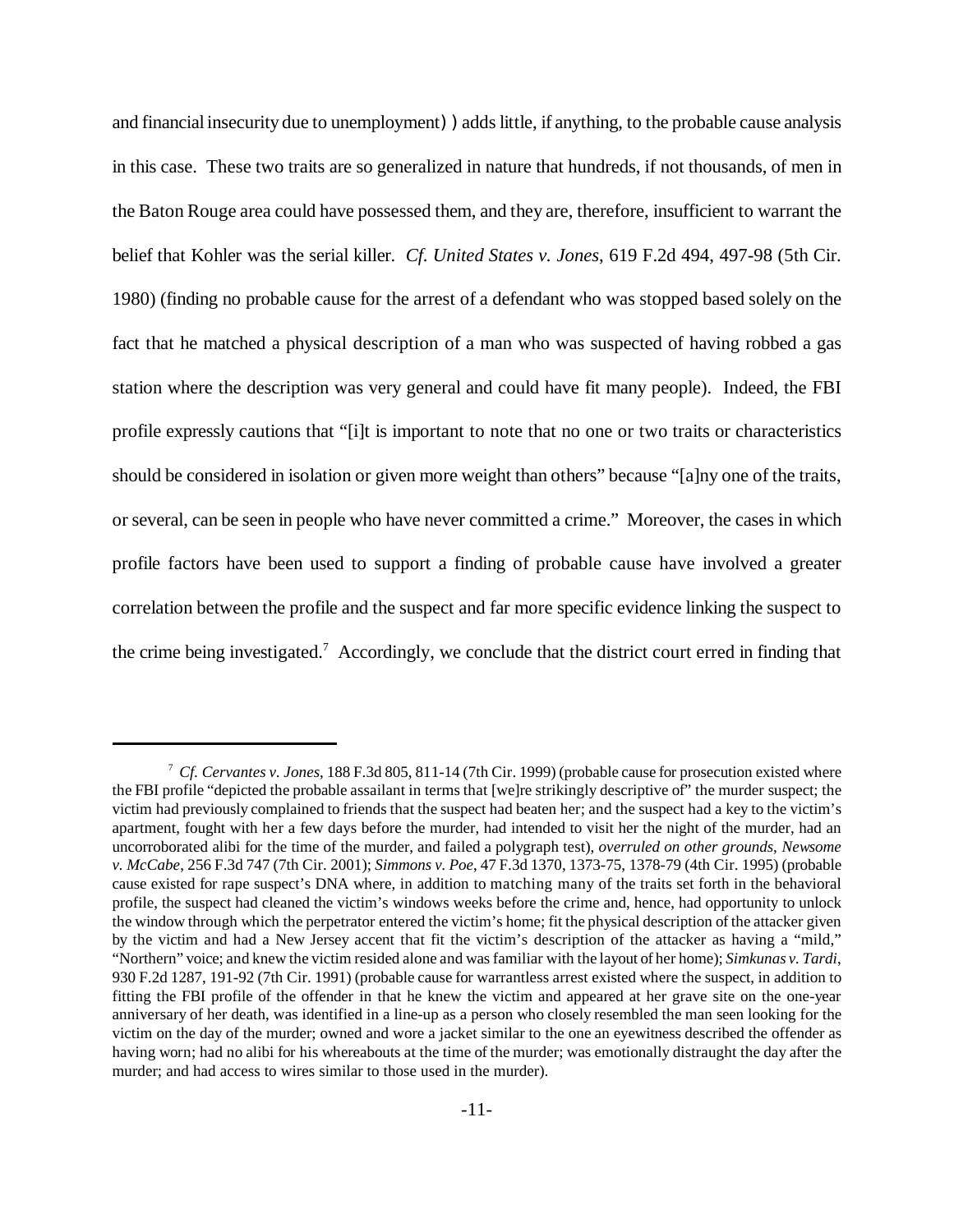the seizure warrant was supported by probable cause.<sup>8</sup>

2

Kohler also contends that Detective Johnson violated his Fourth Amendment rights by omitting exculpatory information from the warrant affidavit, thereby precluding review by a neutral magistrate of all the facts material to the existence of probable cause. Pursuant to *Franks v. Delaware*, 438 U.S. 154, 98 S. Ct. 2674, 57 L. Ed. 2d 667 (1978), a Fourth Amendment violation may be established where an officer intentionally, or with reckless disregard for the truth, includes a false statement in a warrant application. Likewise, the intentional or reckless omission of material facts from a warrant application may amount to a Fourth Amendment violation. *See Hale v. Fish*, 899 F.2d 390, 400 n.3 (5th Cir. 1990).

Kohler complains that Detective Johnson omitted from the warrant affidavit three exculpatory facts: that Kohler received a pardon for his burglary conviction, that he had not worked in the area where the victim's cell phone was found for over a decade, and that he could not have made the bloody, size 10-11 footprint left at the crime scene because he had size 13 feet. $9$  To determine whether facts omitted from a warrant affidavit are material to the determination of probable cause, courts ordinarily insert the omitted factsinto the affidavit and ask whether the reconstructed affidavit

<sup>8</sup> Because Detective Johnson did not assert qualified immunity in his motion for summary judgment, we do not consider whether a reasonably well-trained officer in Detective Johnson's position would have known that the affidavit he submitted to procure the seizure warrant failed to establish probable cause. *See Malley v. Briggs*, 475 U.S. 335, 344-45, 106 S. Ct. 1092, 89 L. Ed. 2d 271 (1986) (holding that an officer who submits an arrest warrant application lacking in probable cause is not entitled to qualified immunity if "the warrant application is so lacking in indicia of probable cause as to render official belief in its existence unreasonable").

<sup>9</sup> Detective Johnson contends that these facts were not material to the probable cause determination because they did not, in his mind, exclude Kohler as a suspect in the serial killings. The issue is not, however, whether the omitted facts were material to Detective Johnson's determination of probable cause; rather, the issue is whether the omitted facts were material to Judge Anderson's determination of probable cause. *See Wilson v. Russo*, 212 F.3d 781, 787 (3d Cir. 2000) ("[A] police officer cannot make unilateral decisions about the materiality of information, or, after satisfying him or herself that probable cause exists, merely inform the magistrate or judge of inculpatory evidence.").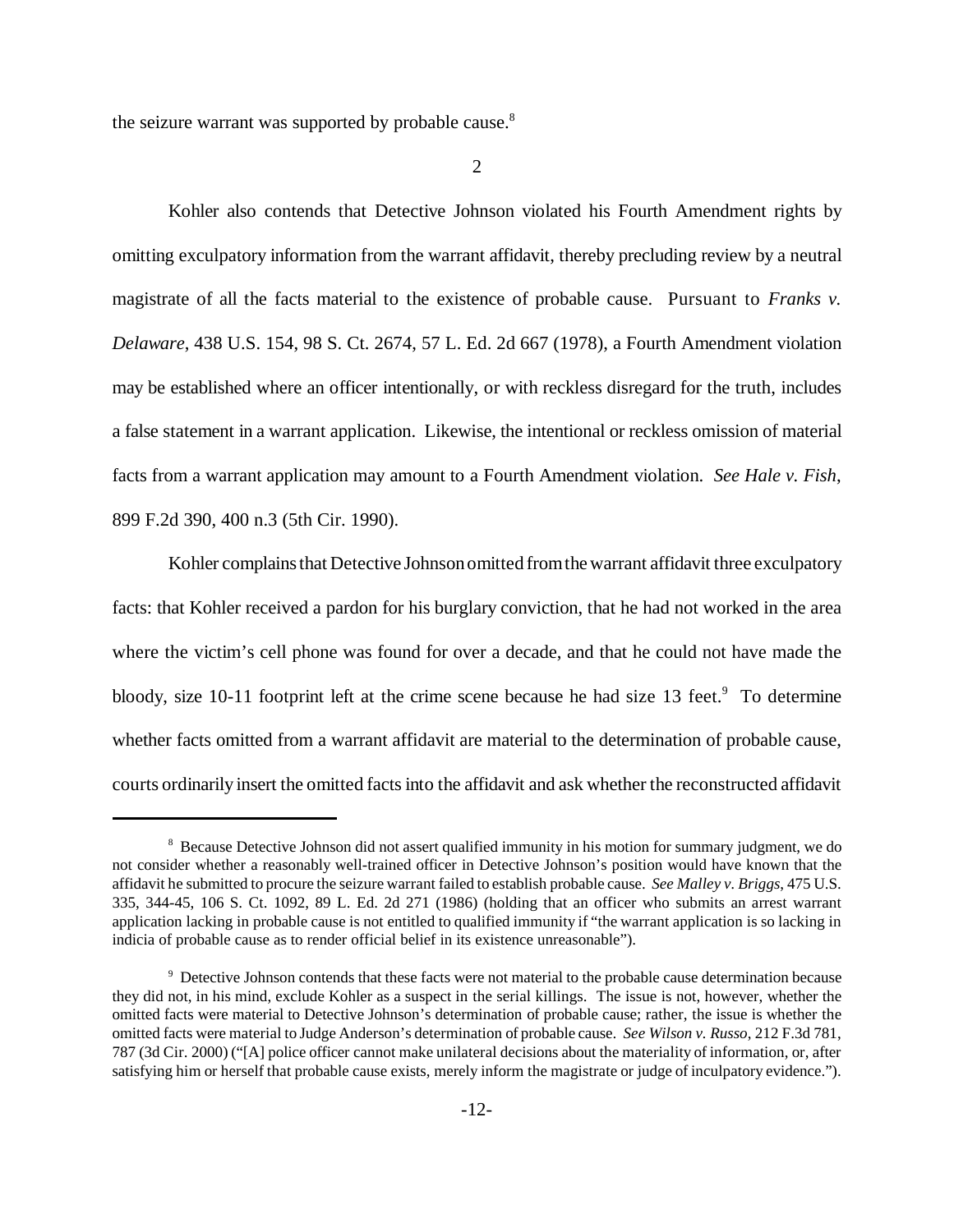would stillsupport a finding of probable cause. *See, e.g.*, *United States v. Martin*, 615 F.2d 318, 328 (5th Cir. 1980). This materiality analysis presumes that the warrant affidavit, on its face, supports a finding of probable cause. In cases such as this one, however, where the warrant affidavit is already lacking in probable cause, any reconstructed affidavit that includes the omitted exculpatory information would necessarily lack probable cause as well, regardless of the materiality of the omitted information. This result appears to dictate one of two competing conclusions: either that a prerequisite for a *Franks* violation is a warrant affidavit that appears to establish probable cause on its face; or that the usual test for materiality is simply not helpful to determining whether an officer's omissions amounted to a constitutional violation when the warrant affidavit is facially insufficient, and the materiality test should therefore be modified to encompass such claims.

We recognize that the former conclusion is, in essence, a conclusion that a plaintiff cannot hold an officer liable under *Franks* for intentionally omitting important exculpatory information from a warrant affidavit when the officer has also committed a *Malley* violation by presenting a facially deficient warrant affidavit to the issuing judge. We further recognize that the latter conclusion is not necessarily inconsistent with *Franks*, which protects against omissions that are designed to mislead, or that are made in reckless disregard of whether they would mislead, the issuing judge in making the probable cause determination. Nonetheless, it is clear that *Franks* itself was confined to providing a mechanismfor challenging a search warrant that was not supported by probable cause but that, due to the inclusion of deliberately falsified allegations in the warrant affidavit, appeared to be supported by probable cause. The principles of *Franks* have never been applied to facially invalid warrants, and we decline to so extend *Franks* today. Because we have found that there was insufficient evidence to establish probable cause on the face of Detective Johnson's warrant affidavit, we conclude that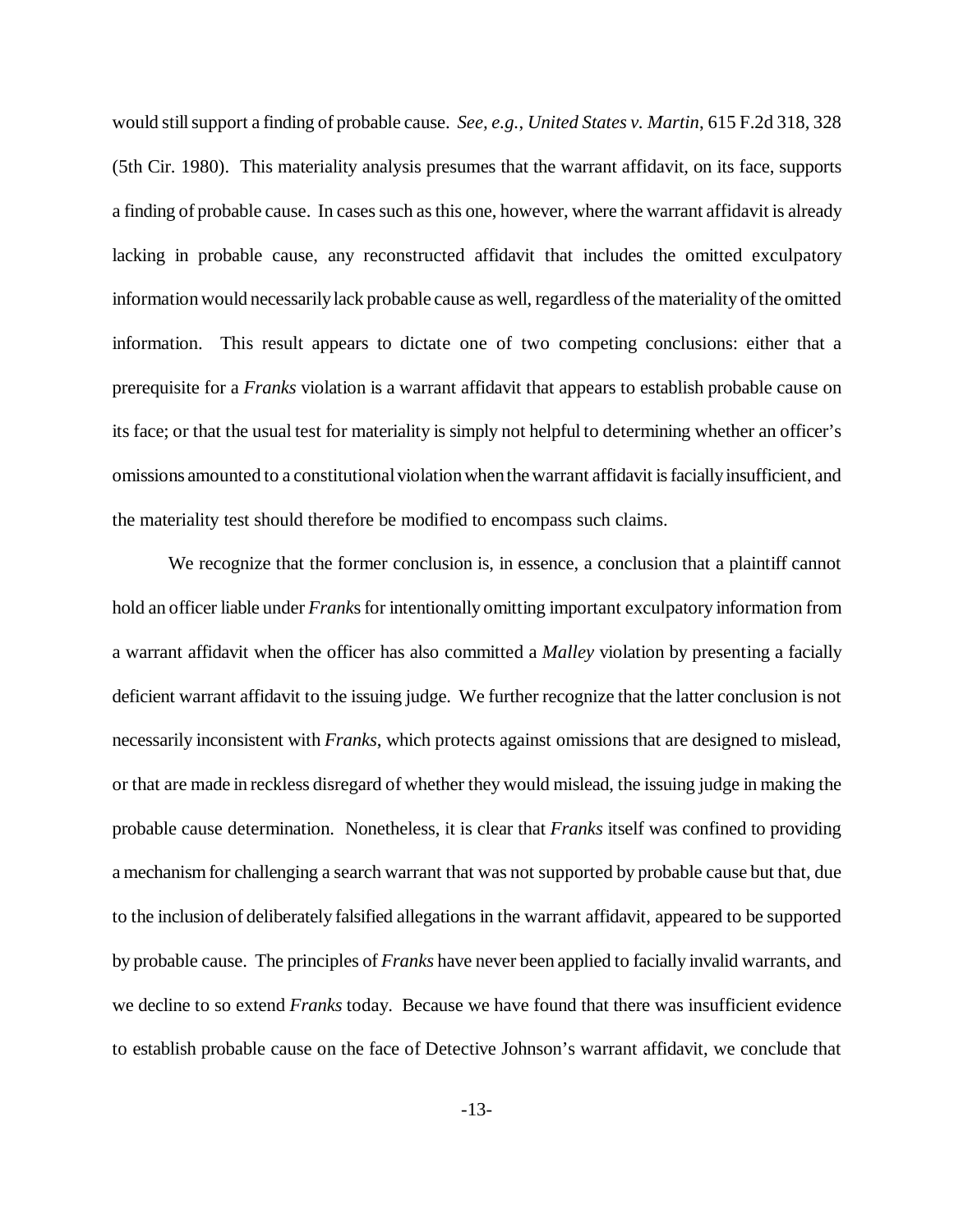*Franks* is inapplicable. Accordingly, the district court did not err in granting summary judgment to Detective Johnson on Kohler's *Franks* claim.

3

Finally, Kohler asserts that Detective Johnson violated his constitutional right to privacy by filing the warrant affidavit, the seizure warrant, and the return in the public records. Because Kohler asserted this theory for the first time in a Federal Rule of Civil Procedure 59(e) motion and did so only vaguely and without citation to any authority, he did not properly raise the argument in the district court. *See Trust Co. Bank v. U.S. Gypsum Co.*, 950 F.2d 1144, 1152, n. 16 (5th Cir. 1992) (finding claim raised for the first time in a Rule 59(e) motion waived on appeal); *see also Keelan v. Majesco Software, Inc.*, 407 F.3d 332, 340 (5th Cir. 2005) ("An argument must be raised 'to such a degree that the district court has an opportunity to rule on it.'"). Nor did Kohler adequately brief the issue in this Court, given that, *inter alia*, he failed to cite any legal authority for the proposition that one has a constitutional right to have an executed search warrant filed under seal. *See L & A Contracting Co. v. S. Concrete Servs., Inc.*, 17 F.3d 106, 113 (5th Cir. 1994) (finding an issue not adequately briefed where no authorities were cited in a one page argument); FED. R. APP. P.  $28(a)(9)(A)$  (stating that the appellant's brief must contain his "contentions and the reasons for them, with citations to the authorities and parts of the record on which the appellant relies"). Accordingly, we deem the argument waived.<sup>10</sup>

B

<sup>&</sup>lt;sup>10</sup> To the extent Kohler also premises his § 1983 claims against Chief Englade and the City on Detective Johnson's filing of the search warrant documents in the public records, the claims are similarly waived.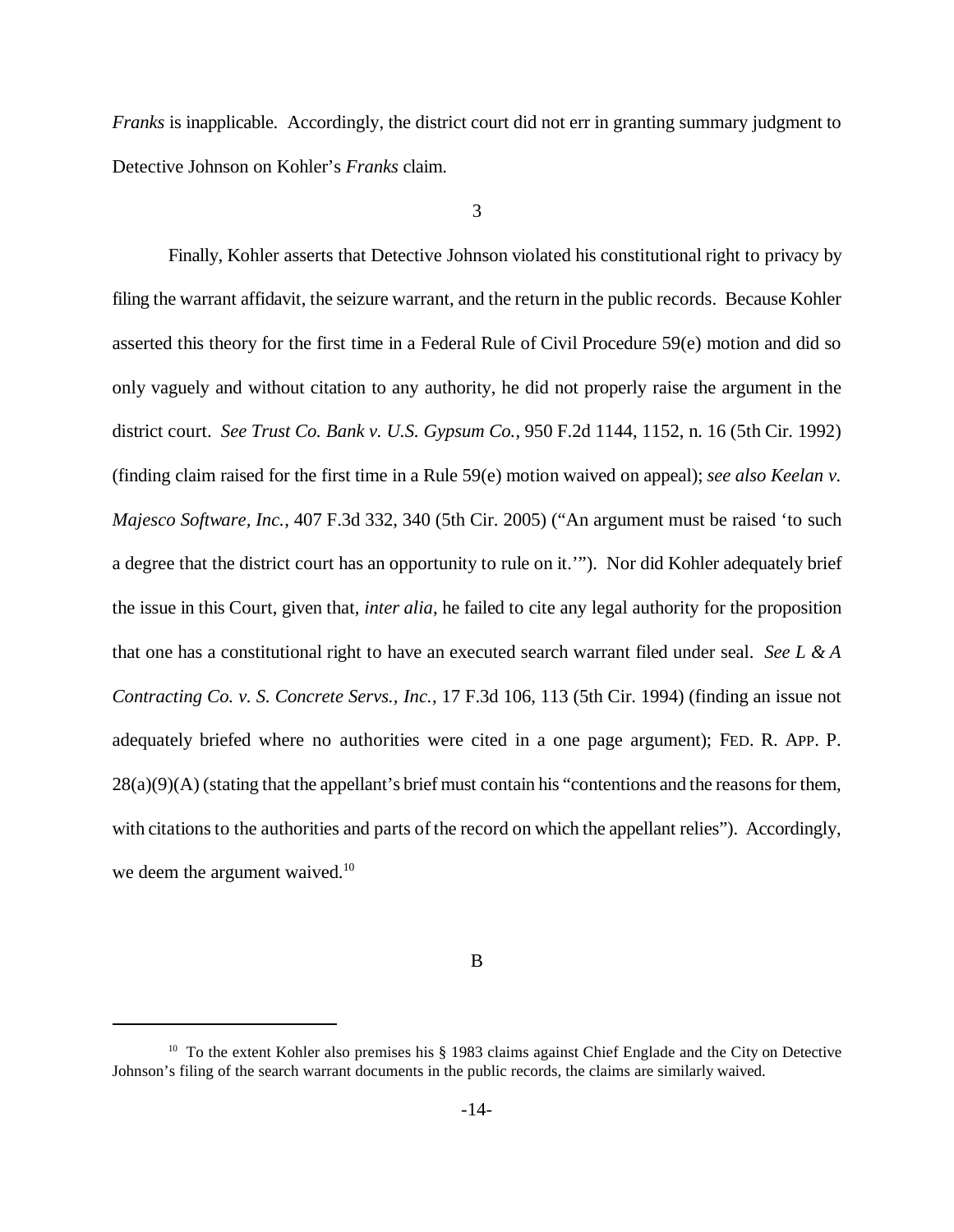Kohler's claims against Chief Englade and the City are based on Detective Johnson's conduct in obtaining the seizure warrant. The district court found that summary judgment was appropriate on these claims because, *inter alia*, Kohler produced no evidence that any act on the part of Chief Englade or any policy or custom on the part of the City caused the violation of Kohler's constitutional rights.

Section 1983 does not impose individual liability on a police chief under theories of vicarious or *respondeat superior* liability. *See Rios v. City of Del Rio*, 444 F.3d 417, 425 (5th Cir. 2006); *Lozano v. Smith*, 718 F.2d 756, 768-69 (5th Cir. 1983). Rather, a plaintiff must show either that the police chief was personally involved in the constitutional violation or that there is a sufficient causal connection between the police chief's conduct and the constitutional violation. *Id.* The uncontroverted summary judgment evidence in this case is that Chief Englade was not personally involved in the investigation of Kohler or the procurement or execution of the seizure warrant for Kohler's DNA. Although Kohler argued that Chief Englade failed to supervise Detective Englade, he provided no evidence in support of such a claim. *See Thompson v. Upshur County*, 245 F.3d 447, 459 (5th Cir. 2001) (explaining that supervisory liability under § 1983 requires proof that the supervisor failed to supervise the officer involved; that there is a causal connection between the alleged failure to supervise and the constitutional violation; and that the failure to supervise constituted deliberate indifference to the plaintiff's constitutional rights). Accordingly, the district court did not err in granting summary judgment to Chief Englade.

In order to hold a municipality liable under § 1983 for the misconduct of one of its employees, a plaintiff must allege that the municipality caused the constitutional violation through its policies or customs. *See Monell v. New York City Dep't of Soc. Servs*., 436 U.S. 658, 694, 98 S. Ct. 2018, 56